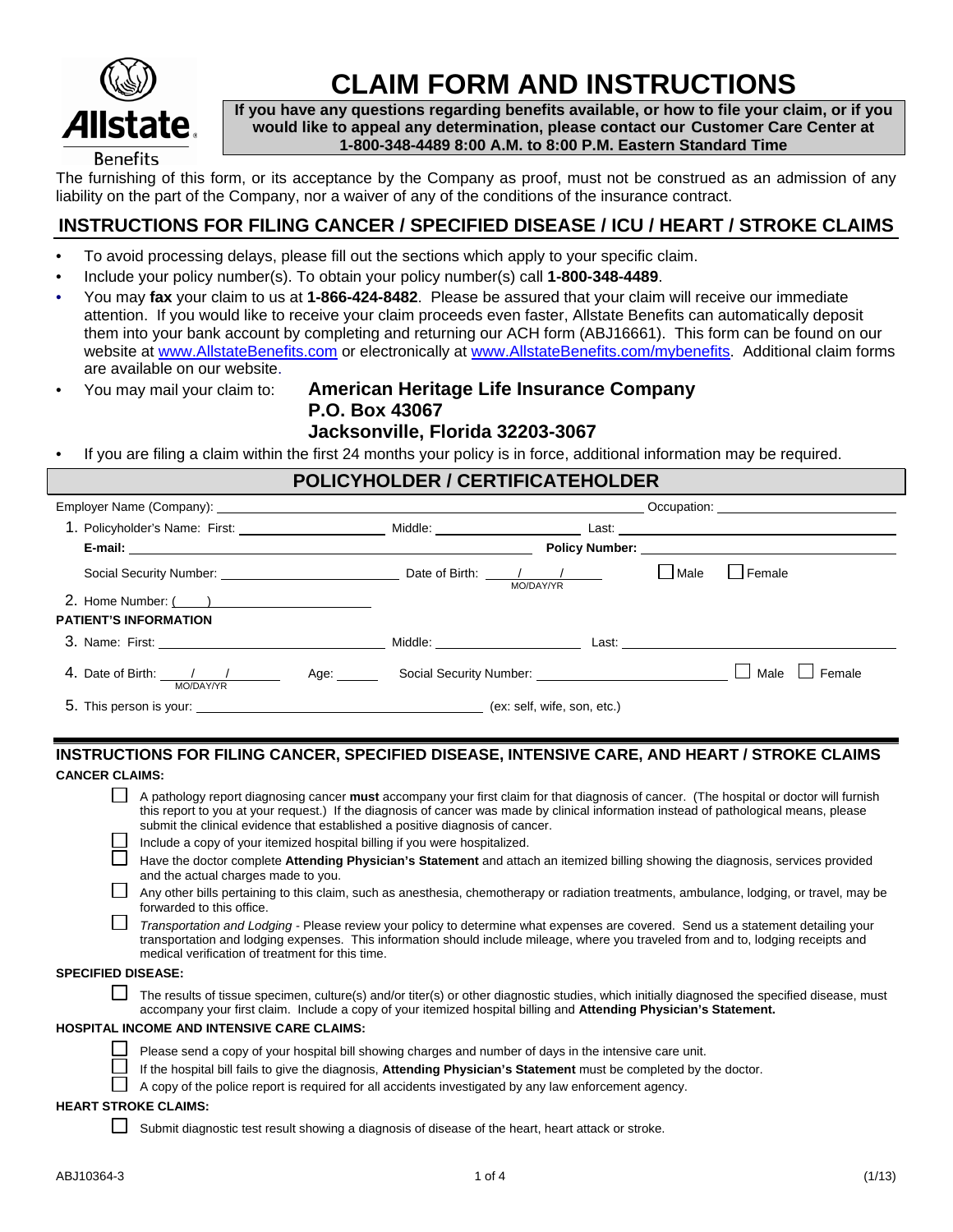| INSTRUCTIONS FOR FILING TRANSPORTATION AND LODGING CLAIMS: |
|------------------------------------------------------------|
|------------------------------------------------------------|

Please attach receipts for lodging and transportation (common carrier).

# **TRANSPORTATION AND LODGING**

| <b>ATTENDING PHYSICIAN'S STATEMENT</b>                                                                                                                                                                                                                                                                                                                                                                 |                                                                                                                                                                                                                                |  |  |  |  |  |  |  |
|--------------------------------------------------------------------------------------------------------------------------------------------------------------------------------------------------------------------------------------------------------------------------------------------------------------------------------------------------------------------------------------------------------|--------------------------------------------------------------------------------------------------------------------------------------------------------------------------------------------------------------------------------|--|--|--|--|--|--|--|
| Patient's Name: <u>experimental and the set of the set of the set of the set of the set of the set of the set of the set of the set of the set of the set of the set of the set of the set of the set of the set of the set of t</u>                                                                                                                                                                   | Age: 2008 2009 2012 2023 2024 2022 2023 2024 2022 2023 2024 2022 2023 2024 2022 2024 2022 2023 2024 2022 2023 20                                                                                                               |  |  |  |  |  |  |  |
| 1.                                                                                                                                                                                                                                                                                                                                                                                                     |                                                                                                                                                                                                                                |  |  |  |  |  |  |  |
| 2.                                                                                                                                                                                                                                                                                                                                                                                                     |                                                                                                                                                                                                                                |  |  |  |  |  |  |  |
| When did symptoms first appear or accident happen? Date $\frac{1}{\sqrt{1-\frac{1}{2}}\sqrt{1-\frac{1}{2}}\sqrt{1-\frac{1}{2}}}\sqrt{1-\frac{1}{2}}$<br>3.                                                                                                                                                                                                                                             |                                                                                                                                                                                                                                |  |  |  |  |  |  |  |
| When did patient first consult you for this condition? Date $\frac{1}{\text{MO}(\text{DA}Y/\text{TR})}$<br>4.                                                                                                                                                                                                                                                                                          |                                                                                                                                                                                                                                |  |  |  |  |  |  |  |
| 5.                                                                                                                                                                                                                                                                                                                                                                                                     | Has patient ever had same or similar condition? (If "yes," state when and describe.) $\Box$ Yes $\Box$ No                                                                                                                      |  |  |  |  |  |  |  |
| 6.                                                                                                                                                                                                                                                                                                                                                                                                     | Describe any other diseases or infirmity affecting present condition. Letter and the conditional condition of the condition of the condition of the condition of the condition of the condition of the condition of the condit |  |  |  |  |  |  |  |
| 7.                                                                                                                                                                                                                                                                                                                                                                                                     |                                                                                                                                                                                                                                |  |  |  |  |  |  |  |
| 8.<br>9а.                                                                                                                                                                                                                                                                                                                                                                                              | What specific job duties is patient unable to perform?                                                                                                                                                                         |  |  |  |  |  |  |  |
| 9b.                                                                                                                                                                                                                                                                                                                                                                                                    |                                                                                                                                                                                                                                |  |  |  |  |  |  |  |
| 9с.                                                                                                                                                                                                                                                                                                                                                                                                    | Specific LIMITATIONS (What the patient cannot do and why).<br>Specific LIMITATIONS (What the patient cannot do and why).                                                                                                       |  |  |  |  |  |  |  |
| If retired or unemployed which activities of daily living (ADLs) is patient unable to perform?<br>10.                                                                                                                                                                                                                                                                                                  |                                                                                                                                                                                                                                |  |  |  |  |  |  |  |
| 11.                                                                                                                                                                                                                                                                                                                                                                                                    |                                                                                                                                                                                                                                |  |  |  |  |  |  |  |
| 12.                                                                                                                                                                                                                                                                                                                                                                                                    | Is patient: $\Box$ ambulatory $\Box$ bed confined $\Box$ house confined $\Box$ other                                                                                                                                           |  |  |  |  |  |  |  |
| If patient is hospitalized, give name and address of hospital.<br>13.                                                                                                                                                                                                                                                                                                                                  |                                                                                                                                                                                                                                |  |  |  |  |  |  |  |
|                                                                                                                                                                                                                                                                                                                                                                                                        |                                                                                                                                                                                                                                |  |  |  |  |  |  |  |
|                                                                                                                                                                                                                                                                                                                                                                                                        | MO/DAY/YR MO/DAY/YR MO/DAY/YR MO/DAY/YR HAD. When do you expect patient to resume partial duties? MO/DAY/YR HAD. When do you expect patient to resume partial duties? MO/DAY/YR HAD. When do you expect patient to resume part |  |  |  |  |  |  |  |
| $n$ ecessary activities? $\frac{1}{1 - \frac{1}{1 - \frac{1}{1 - \frac{1}{1 - \frac{1}{1 - \frac{1}{1 - \frac{1}{1 - \frac{1}{1 - \frac{1}{1 - \frac{1}{1 - \frac{1}{1 - \frac{1}{1 - \frac{1}{1 - \frac{1}{1 - \frac{1}{1 - \frac{1}{1 - \frac{1}{1 - \frac{1}{1 - \frac{1}{1 - \frac{1}{1 - \frac{1}{1 - \frac{1}{1 - \frac{1}{1 - \frac{1}{1 - \frac{1}{1 - \frac{1}{1 - \frac{1}{1 - \frac{1}{1 -$ | 14c. If patient is unemployed or retired, on what date would you expect a person of like age, gender and good health to resume his/her normal and                                                                              |  |  |  |  |  |  |  |
| 15. Is condition due to injury or sickness arising out of patient's employment? $\Box$ Yes $\Box$ No<br>If "yes," explain.                                                                                                                                                                                                                                                                             |                                                                                                                                                                                                                                |  |  |  |  |  |  |  |
| Name and address of referring physician if any.                                                                                                                                                                                                                                                                                                                                                        |                                                                                                                                                                                                                                |  |  |  |  |  |  |  |
|                                                                                                                                                                                                                                                                                                                                                                                                        |                                                                                                                                                                                                                                |  |  |  |  |  |  |  |
| City: .                                                                                                                                                                                                                                                                                                                                                                                                | $\overline{\phantom{a}}$ Zip<br>State:                                                                                                                                                                                         |  |  |  |  |  |  |  |
| 16. Have you completed paperwork for any other insurance company? $\Box$ Yes $\Box$ No                                                                                                                                                                                                                                                                                                                 | Social Security Disability? $\Box$ Yes $\Box$ No                                                                                                                                                                               |  |  |  |  |  |  |  |
| Remember, it is a crime to fill out this form with facts you know are false or to leave out facts you know are relevant and important. Check to<br>be sure that all information is correct before signing. Please refer to page 3 for notice specific to your state.                                                                                                                                   |                                                                                                                                                                                                                                |  |  |  |  |  |  |  |
|                                                                                                                                                                                                                                                                                                                                                                                                        | <b>PHYSICIAN VERIFICATION</b>                                                                                                                                                                                                  |  |  |  |  |  |  |  |
|                                                                                                                                                                                                                                                                                                                                                                                                        | Date: $\frac{1}{\text{MO} / \text{DA} \text{Y} / \text{Y} \text{R}}$                                                                                                                                                           |  |  |  |  |  |  |  |
|                                                                                                                                                                                                                                                                                                                                                                                                        |                                                                                                                                                                                                                                |  |  |  |  |  |  |  |
|                                                                                                                                                                                                                                                                                                                                                                                                        |                                                                                                                                                                                                                                |  |  |  |  |  |  |  |
| State/Province:                                                                                                                                                                                                                                                                                                                                                                                        |                                                                                                                                                                                                                                |  |  |  |  |  |  |  |
| address shown below:                                                                                                                                                                                                                                                                                                                                                                                   | <b>ASSIGNMENT OF BENEFITS (n/a in New Hampshire)</b><br>I request that American Heritage Life Insurance Company send benefits to someone other than me. Please send benefits available to the name and                         |  |  |  |  |  |  |  |
| Name                                                                                                                                                                                                                                                                                                                                                                                                   | <b>Address</b>                                                                                                                                                                                                                 |  |  |  |  |  |  |  |
| Provider's Tax Identification Number                                                                                                                                                                                                                                                                                                                                                                   | City<br><b>State</b><br>Zip                                                                                                                                                                                                    |  |  |  |  |  |  |  |
|                                                                                                                                                                                                                                                                                                                                                                                                        |                                                                                                                                                                                                                                |  |  |  |  |  |  |  |
| Relationship                                                                                                                                                                                                                                                                                                                                                                                           |                                                                                                                                                                                                                                |  |  |  |  |  |  |  |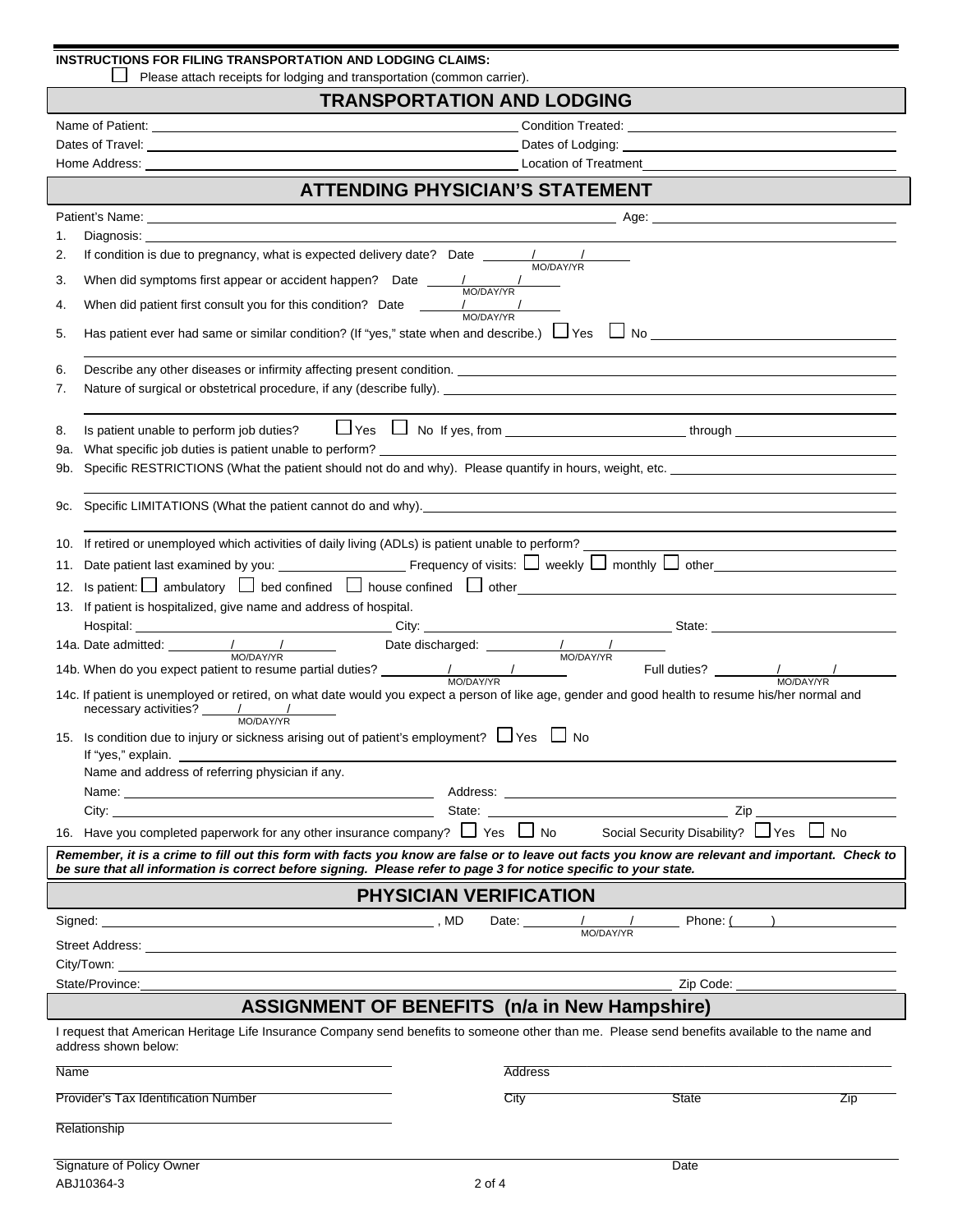#### **Important: To avoid delay, please sign authorization below.**

I authorize any physician, medical practitioner, hospital, clinic or other medical facility, insurance company, the Medical Information Bureau or other organization, institution or person, that has records or knowledge of me or my health to give to American Heritage Life Insurance Company (AHL), its subsidiaries or its reinsurers any information relating to my claim. A copy of this authorization is as valid as the original. This authorization applies to any dependent on whom a claim is filed. This authorization is valid for a period of 24 months from the date signed. I understand that I may revoke this authorization at any time by notifying AHL in writing of my desire to do so. I or my representative may receive a copy of this authorization by supplying policy number(s) and Insured's name in a written request to the company. (In **MAINE** – I understand that revocation of this authorization may be a basis for denying insurance benefits. Failure to sign an authorization statement may impair the ability of a regulated insurance agency to evaluate claims and may be a basis for denying a claim for benefits.)

| Sign here:       |           | Date  |        | Check here if address is new |                |  |
|------------------|-----------|-------|--------|------------------------------|----------------|--|
| Mailing Address: | ::laimant | Citv: | State: | Zip                          | Telephone No:. |  |

**ILLINOIS INTEREST STATEMENT:** For contracts issued in and residents of Illinois, unless payment is made within fifteen (15) days from the date of receipt by the company of due proof of loss, interest shall accrue on the proceeds payable because of the death of the insured, from date of death, at the rate of 9% on the total amount payable or the face amount if payments are to made in installments until the total payment or the first installment is paid.

# **FRAUD WARNINGS BY STATE**

**NOTICE IN ALABAMA:** Any person who knowingly presents a false or fraudulent claim for payment of a loss or benefit or who knowingly presents false information in an application for insurance is guilty of a crime and may be subject to restitution fines or confinement in prison, or any combination thereof.

**NOTICE IN ALASKA, ARKANSAS, KENTUCKY, LOUISIANA, MAINE, NEW JERSEY, NEW MEXICO, AND VIRGINIA:**  Any person who knowingly and with intent to injure, defraud or deceive an insurance company files a claim containing false, incomplete or misleading information may be prosecuted under state law.

**NOTICE IN ARIZONA:** For your protection Arizona law requires the following statement to appear on this form. Any person who knowingly presents a false or fraudulent claim for payment of a loss is subject to criminal and civil penalties.

**NOTICE IN CALIFORNIA:** For your protection, California law requires the following to appear on this form. Any person who knowingly presents a false or fraudulent claim for payment of a loss is guilty of a crime and may be subject to fines and confinement in state prison.

**NOTICE IN COLORADO:** It is unlawful to knowingly provide false, incomplete, or misleading facts or information to an insurance company for the purpose of defrauding or attempting to defraud the company. Penalties may include imprisonment, fines, denial of insurance, and civil damages. Any insurance company or agent of an insurance company who knowingly provides false, incomplete, or misleading facts or information to a policyholder or claimant for the purpose of defrauding or attempting to defraud the policyholder or claimant with regard to a settlement or award payable from insurance proceeds shall be reported to the Colorado division of insurance within the department of regulatory agencies.

**NOTICE IN DELAWARE, IDAHO, INDIANA, MINNESOTA, AND OKLAHOMA:** Any person who knowingly and with intent to injure, defraud or deceive an insurance company files a claim containing false, incomplete or misleading information is guilty of a felony.

**NOTICE IN DISTRICT OF COLUMBIA: FRAUD NOTICE:** It is a crime to provide false or misleading information to an insurer for the purpose of defrauding the insurer or any other person. Penalties include imprisonment and/or fines. In addition, an insurer may deny insurance benefits, if false information materially related to a claim was provided by the applicant.

**NOTICE IN FLORIDA:** Any person who knowingly and with intent to injure, defraud, or deceive any insurer files a statement of claim or an application containing any false, incomplete, or misleading information is guilty of a felony of the third degree.

**NOTICE IN MARYLAND:** Any person who knowingly or willfully presents a false or fraudulent claim for payment of a loss or benefit or who knowingly or willfully presents false information in an application for insurance is guilty of a crime and may be subject to fines and confinement in prison.

**NOTICE IN NEW HAMPSHIRE:** Any person who, with a purpose to injure, defraud or deceive any insurance company, files a statement of claim containing any false, incomplete, or misleading information is subject to prosecution and punishment for insurance fraud, as provided in RSA 638.20.

**NOTICE IN NEW YORK:** Any person who knowingly and with intent to defraud any insurance company or other person files an application for insurance or statement of claim containing any materially false information, or conceals for the purpose of misleading, information concerning any fact material thereto, commits a fraudulent insurance act, which is a crime and shall also be subject to a civil penalty not to exceed five thousand dollars and the stated value of the claim for each such violation.